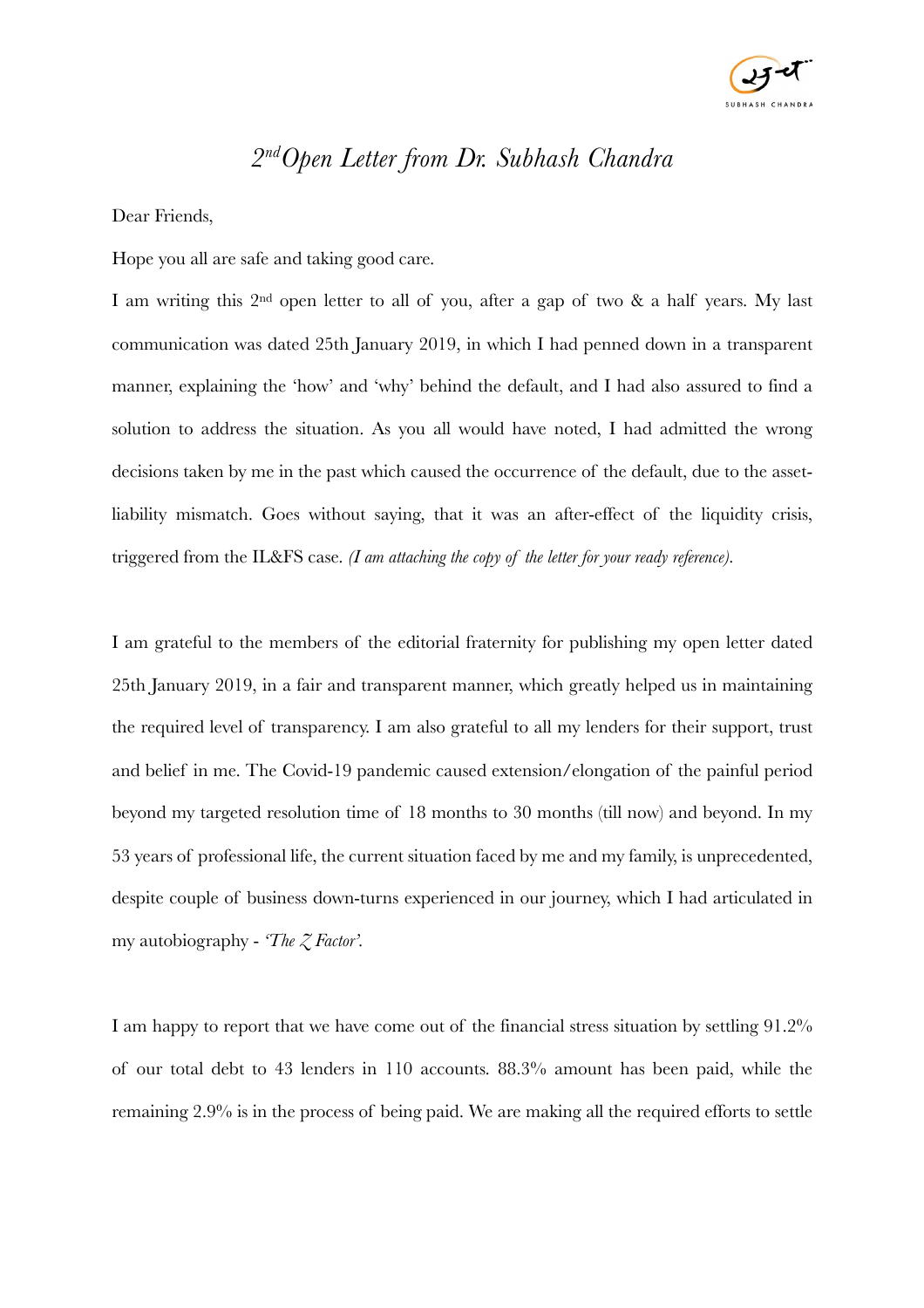

the remaining 8.8% of our total debt. I have no regrets for parting with a substantial ownership in the business and specially in the *'jewels of the crown'*. This was done to keep the family's honour.

As mentioned in my first open letter, it is my earnest desire to settle the remaining outstanding accounts (*to the best of group's ability & current circumstances*) before the end of this fiscal year or before. I would like to express my sincere apologies to the lenders for the suffering they had to go through because of me. Unfortunately, there could be one case (one lender), where there are disputes and both sides seem fixated on their belief on the number of debt(s) claimed and payable. The difference of numbers in this case is huge. The issues are pending in the court(s) for determination.

As promised in my open letter dated 25<sup>th</sup> January 2019, beyond the payment effected / committed / agreed to pay, I am in no position to pay additional sums of monies, from my own / personal resources, as I do not own / possess any assets / wealth besides what I have disposedoff to discharge our obligations.

During these past two years, tens of thousands, if not millions have prayed and many of them have sent messages of support, goodwill & prayers for our well-being. I am grateful to all of them. What has deeply touched me is that more than 90% of them have said, *"I have no doubt at all that you are a man of great resolve & capacity to deal with crises, due to your courage/honesty to accept your faults"* and they have further added that *"you will come-back stronger and much sooner, is our belief "*. I am personally humbled with such positivity.

Our belief in the teachings of my grandparents *(*नेकी कर दिरया मेडाल*)* to help the needy quietly & without publicizing for taking credit, seems to be paying off. Their prayers have helped our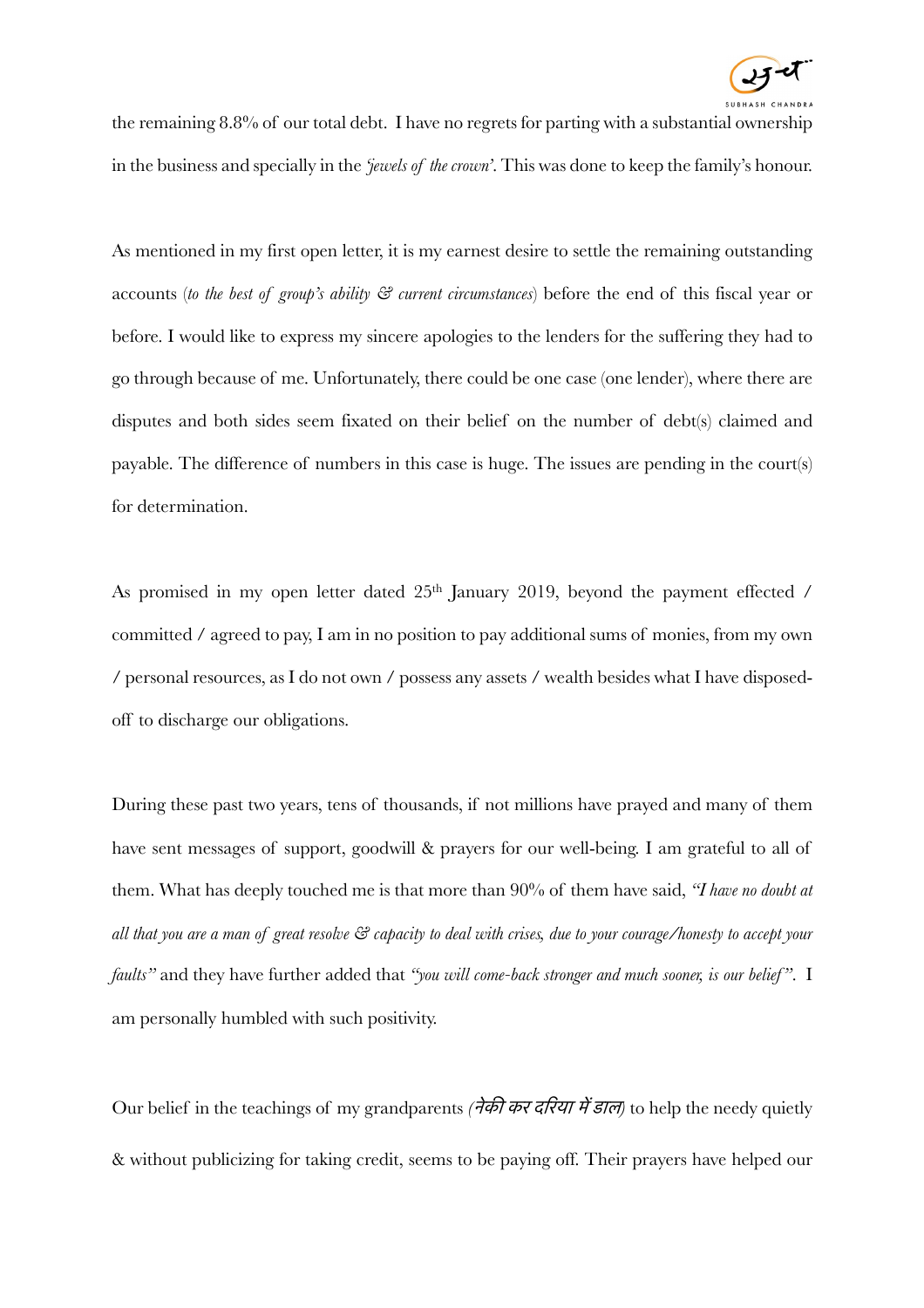

businesses, to emerge from the challenging phase. I am not only hopeful but sure that these very positive forces will help us navigate the challenges of coming times.

Friends, I have sailed through the difficult times, simply by smiling because of the reason mentioned above, added with continued practice of *"Vipassana",* the teachings of '*Gautama Buddha'.*

I would like to reiterate, that the group has exited/sold the businesses of Infrastructure, Financial Services & Print Media & few more. Our Group Companies: Zee Learn Ltd., SITI Networks Ltd. & Zee Media Corporation Ltd., are going through a difficult phase of their existence, mainly because of lack of capital. My brother Jawahar Goel's Company - Dish TV India Ltd., is also suffering & losing its base because of me, without any of his fault. Vide this letter, I would also like to publicly apologize to him & his family. Along with Jawahar, I would also like to convey my appreciation towards my other two brothers Laxmi & Ashok, who are standing by me in these difficult times.

I will take all the required efforts to resolve the outstanding issues *(including the difficult one)* as stated above. I will also keep you informed on the closure of the outstanding issues. At the same time, I am beginning my new innings & through this letter sharing a glimpse of it for your reference:

I have earned a fair experience in the video business; hence I am exploring new ways / business opportunities in the *"video in digital space"* as well as AI/ML *(Artificial Intelligence & Machine Learning)* in the video space, without getting into any conflicts with ZEEL, in any manner. I will provide the specifics very soon and you all will witness the initial phase of launch, of a yet another pioneering venture.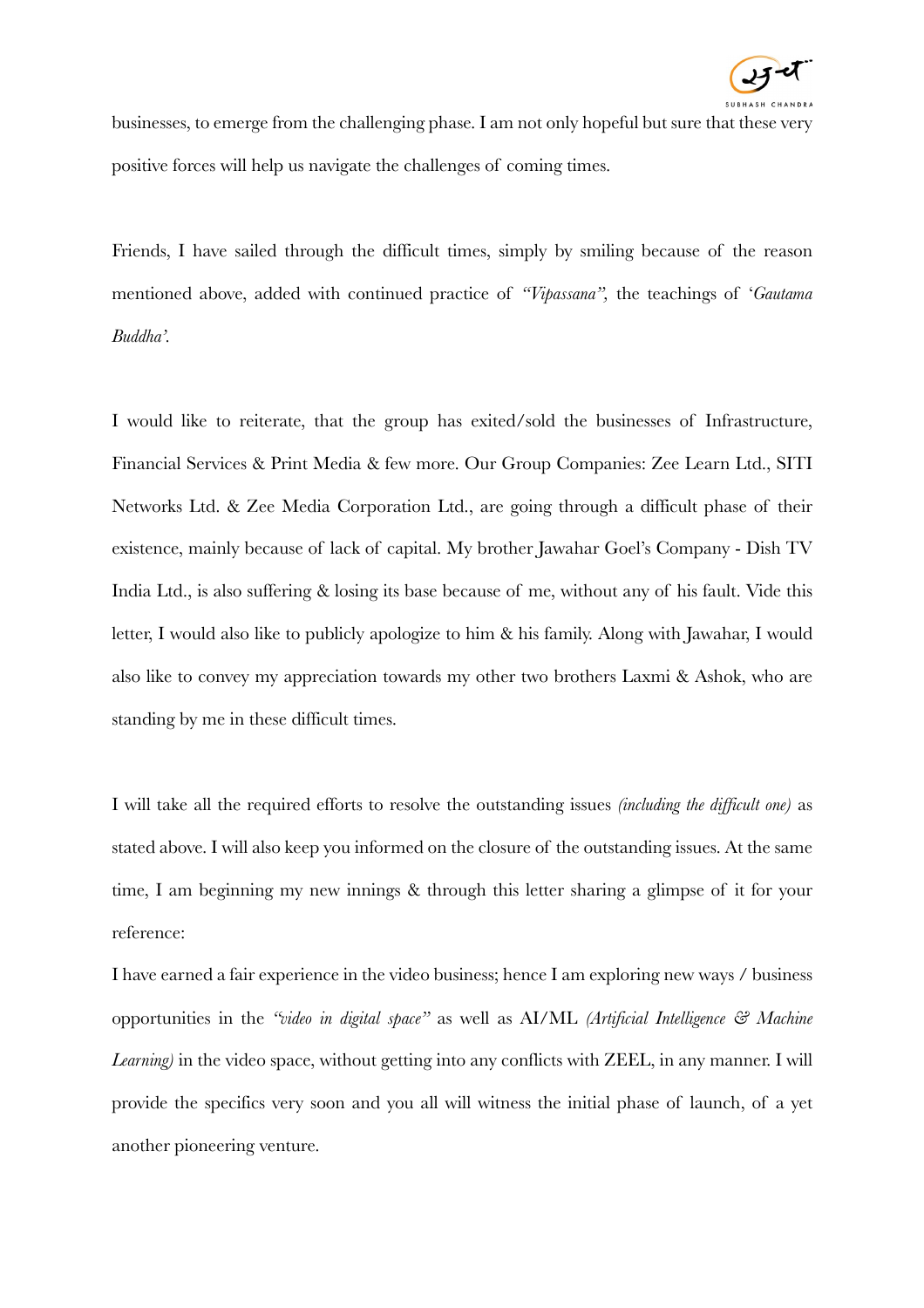

I hope I will receive all your good wishes for the success of my new innings.

Take good care.

Yours truly,

**Dr. Subhash Chandra**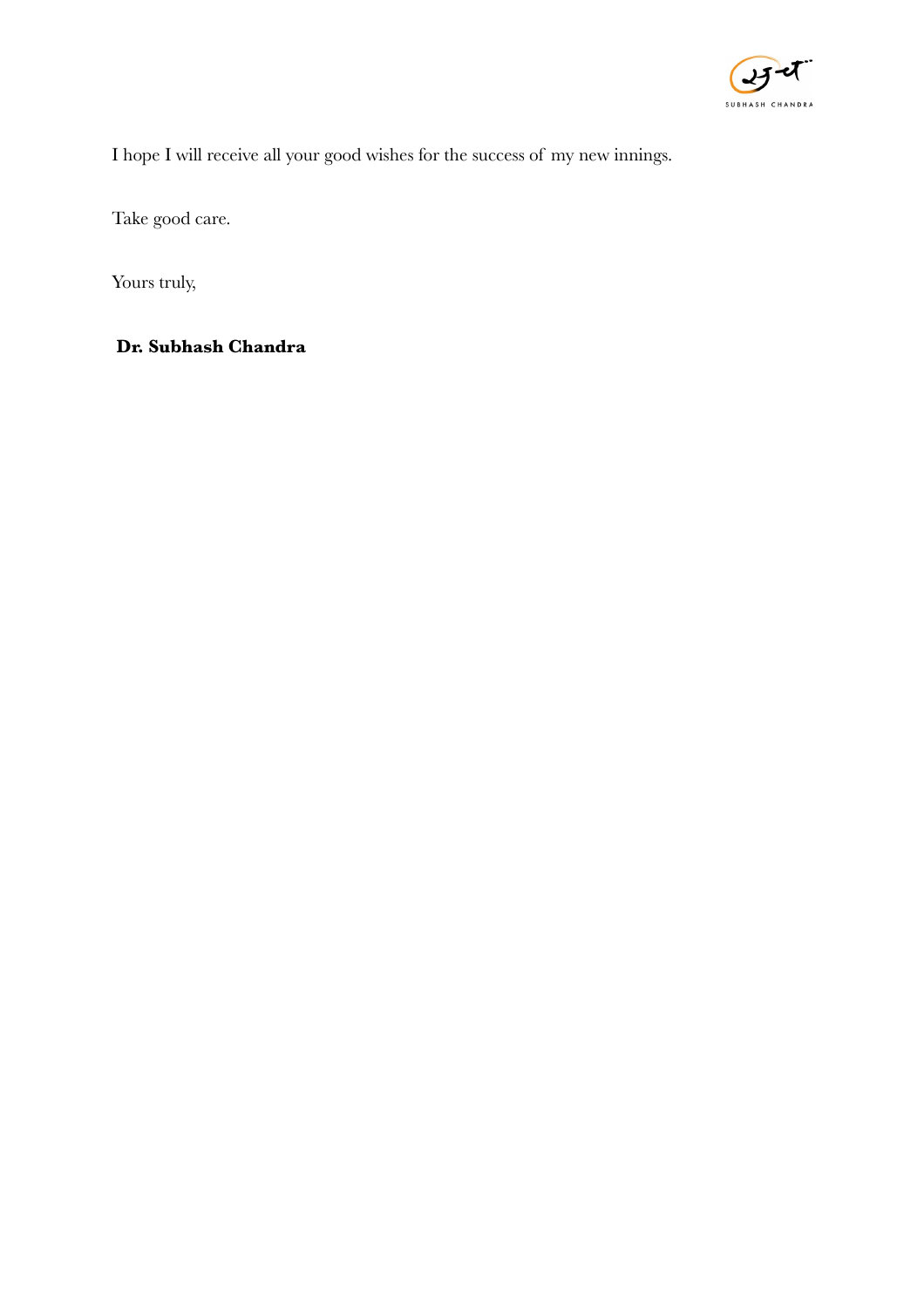

Dated: 25th January 2019

## *1stOpen Letter from Dr. Subhash Chandra*

Dear Friends,

At a very early stage of my life, I have learnt the most important lesson from my grandfather, Shri Jagannath Goenka, which taught me that a direct dialogue with the creditors should be maintained, should you find it difficult to repay any sort of loans, and this message is my earnest effort in doing so.

First and foremost, vide this message I would like to express my deepest apologies to our esteemed financial supporters. I have always been the first to accept my faults and we have been consistently accountable of the decisions taken, and I will maintain the same today as well. For the first time in my career of 52 years, I am compelled to apologize to our bankers, NBFCs & Mutual Funds, since I believe that I have not lived upto to their expectations, despite the best of my intentions.

I am extremely certain that there is no promoter in India Inc., who has dared to sell the jewel of his crown, to pay off the liabilities. While the process is still ongoing, there are some forces which are not willing to see us succeed.

That said, I am not indicating that there are no mistakes done from my end, and as always, I am willing to face the consequences of the same. I assure you, that I am not running away from the core issue and will do my best to repay each and every person. The best time for the same, however, is difficult to be mentioned at this stage.

I would also like to state through this message, the key points which have gone wrong:

1. Essel Infra: As most of the infra companies, even we have made some incorrect bids. In usual cases, Infra Companies have raised their hands and have left their lenders with non performing assets, but in our case,  $My Obsession$  of not walking away from the situation,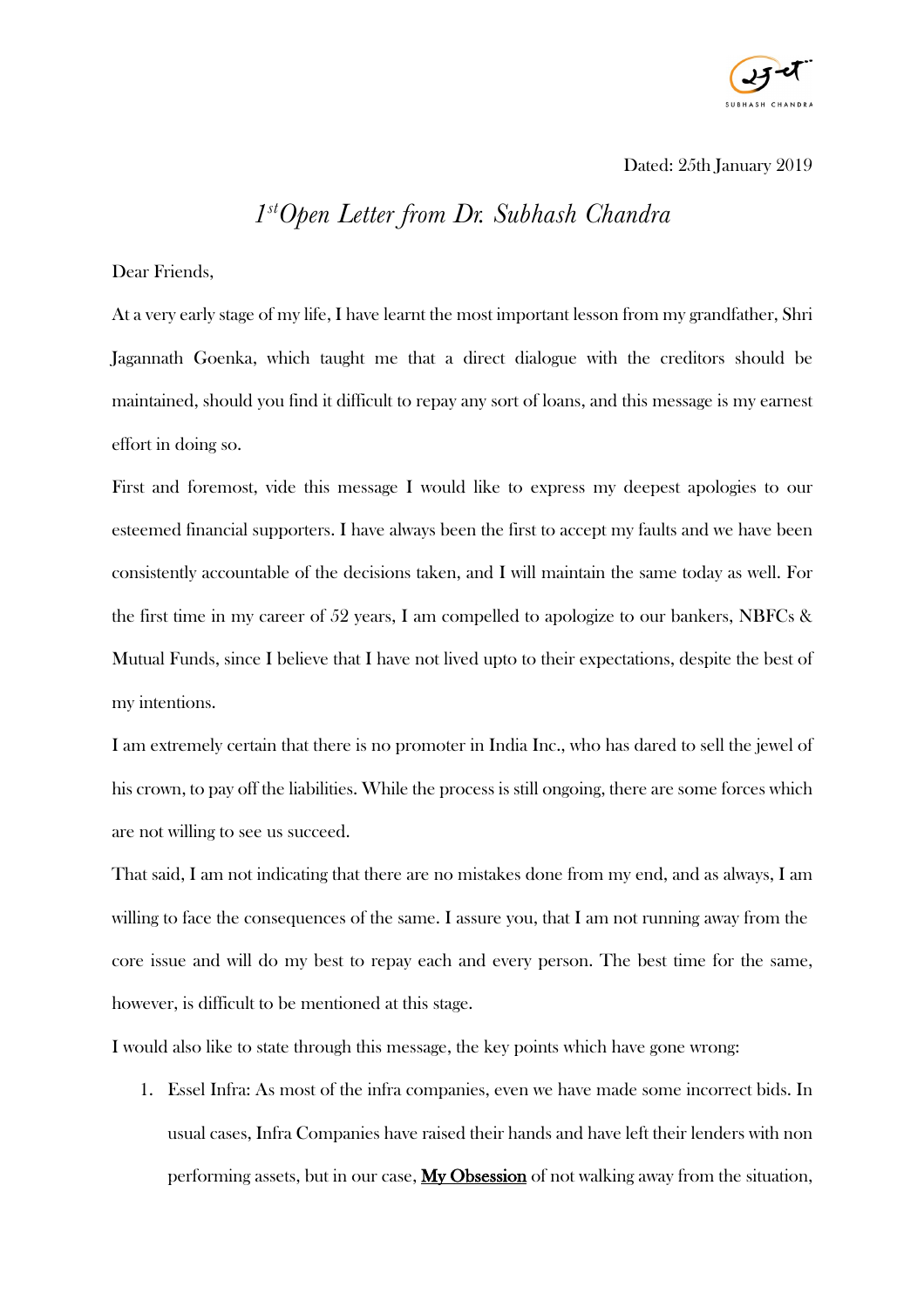

has made me to bleed 4000 Cr. to 5000 Cr. of Rupees. Despite the loss making projects, we continued to pay the interest and the principle, by borrowing funds against our shareholdings in Listed Companies.

- 2. Acquisition of D2H: My recommendation made to my brother Jawahar Goel to buy D2H from Videocon was one more key error, which costed me and Jawahar both, a fortune.
- 3. When our family business separation was implemented, as the eldest member of the family, I had taken the entire burden of the debts. I believe, it was my mistake to have told myself that "Subhash you can earn and repay the creditors". Post which, most of my bets on the new businesses have not worked, which led to the increased debt, due to the added interest levels.
- 4. The situation at hand, became further unmanageable after the IL&FS issue, came to public light. Till then, we were managing our borrowings efficiently. The IL&FS meltdown stopped the roll overs, diminishing our ability to service our borrowings.
- 5. From May / June 2018 onwards a negative force which was acting against our grip as promoters became strongly active. This was followed by some anonymous letters being sent to all Bankers, NBFCs, Mutual Funds, Shareholders, etc.
- 6. Whenever we have reported some really good results from the operating Companies, the share prices were intentionally hammered by these negative forces, driving away the investors.

While the above, are the reasons of the current situation, I must also mention what steps were taken from our end: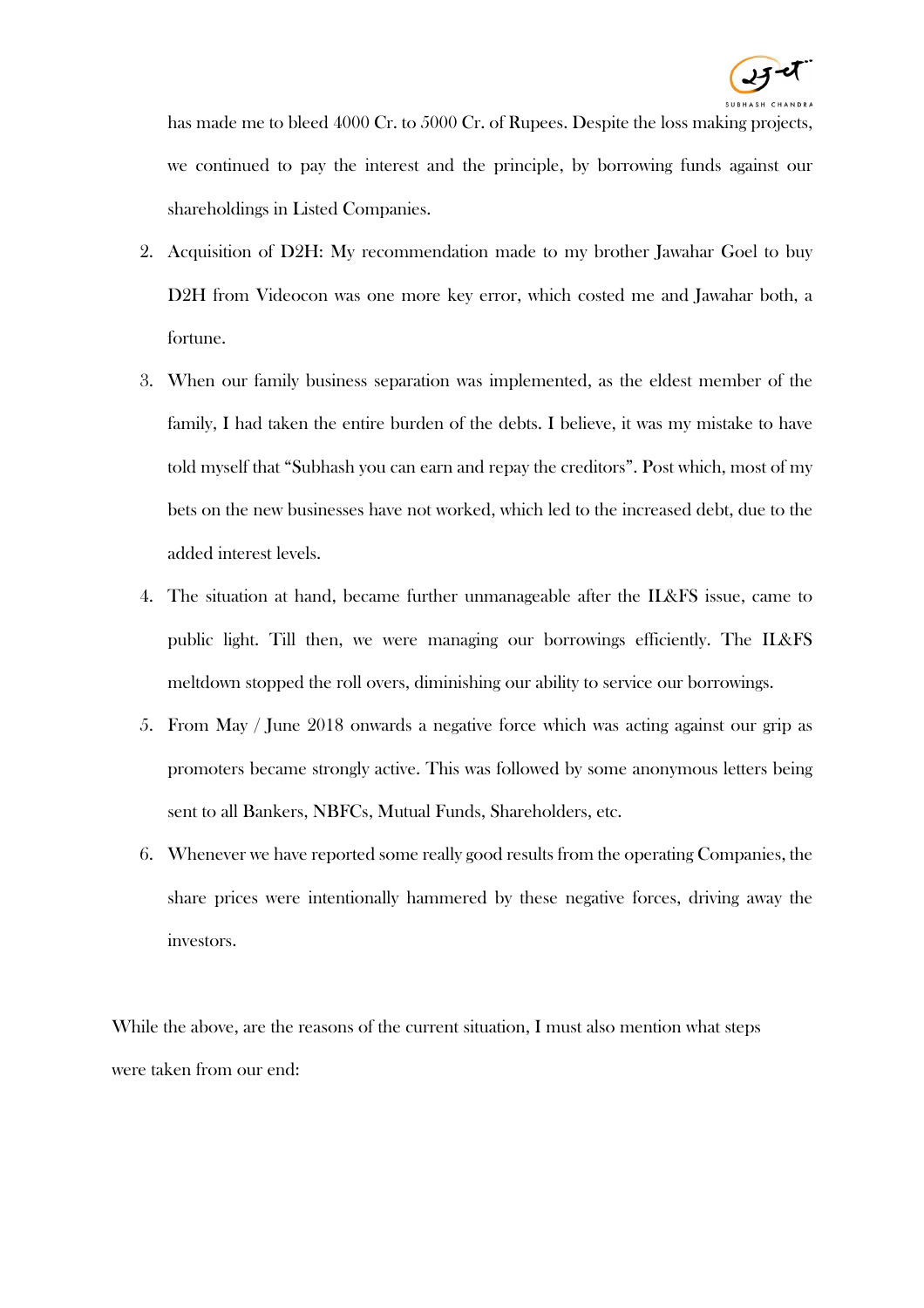

- We wrote a number of complaints to the Department of Police, Home Minister of Maharashtra, SEBI and other concerned authorities, right since November 2018, but all the efforts did not result in any action.
- Till December, we continued to pay the due interest and principle, to all lenders.
- I have also given my best to expedite the stake sale of ZEE Entertainment. Infact, I have just returned back from London, last night itself, after a series of positive meetings with potential suitors.

The mentioned negative forces, possibly after getting a hint of these positive meetings, have attacked the share price today, with a clear intention of sabotaging ZEE Entertainment's strategic sale process.

I must also mention that there is no systematic protection against the insidious attack on us by the mentioned negative forces, but we will continue to seek the support of the system in order to thoroughly investigate the matter.

About the Operating Companies:

• All Operating Companies, especially our most precious one which is ZEE Entertainment, are performing exceptionally well and are under NO stress whatsoever. The debt burden is purely at the promoter level, which is reflecting negatively on the Companies.

• I would like to reiterate that ALL the Companies are performing exceptionally well and there is no problem whatsoever.

Having said the above, I still believe, strongly feel and would like to urge the lenders, not to react in an anarchical manner and to maintain patience, till the process of ZEE Entertainment's stake